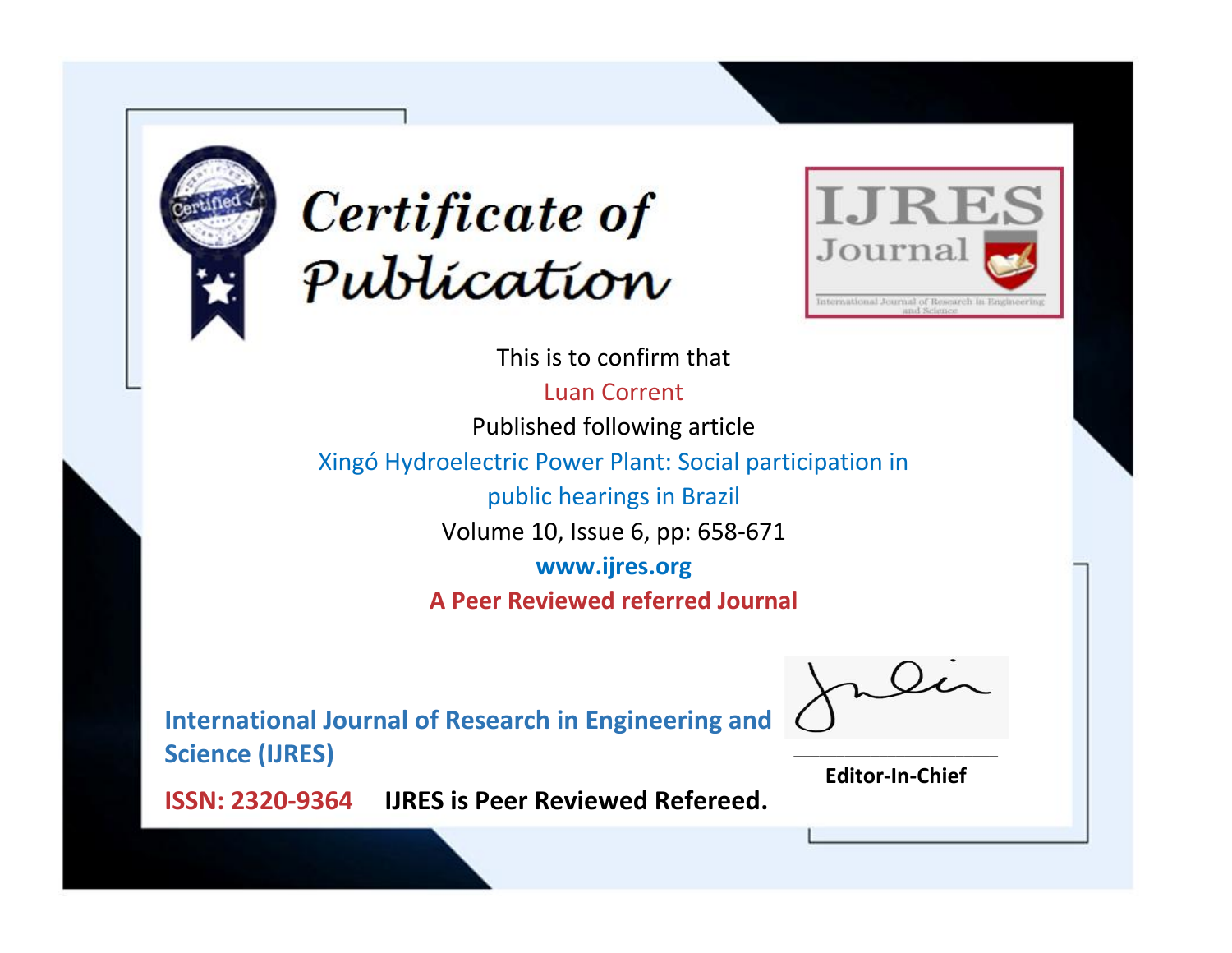



This is to confirm that Adriane Aparecida Souza Published following article Xingó Hydroelectric Power Plant: Social participation in public hearings in Brazil Volume 10, Issue 6, pp: 658-671 **www.ijres.org A Peer Reviewed referred Journal**

**International Journal of Research in Engineering and Science (IJRES)**

\_\_\_\_\_\_\_\_\_\_\_\_\_\_\_\_\_\_\_\_\_\_\_\_ **Editor-In-Chief**

**Journal.**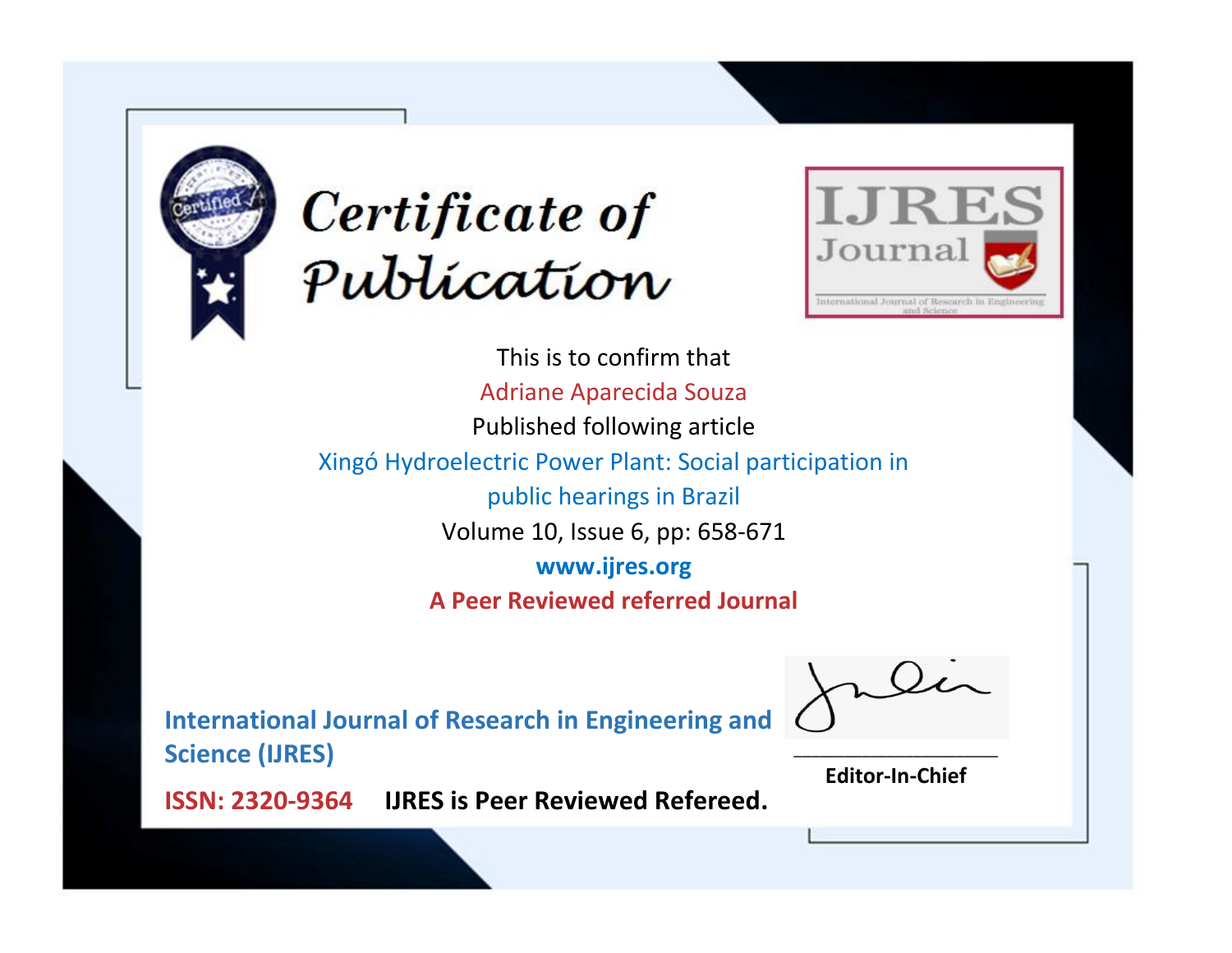



This is to confirm that Larissa Souza Amaral Published following article Xingó Hydroelectric Power Plant: Social participation in public hearings in Brazil Volume 10, Issue 6, pp: 658-671 **www.ijres.org A Peer Reviewed referred Journal**

**International Journal of Research in Engineering and Science (IJRES)**

\_\_\_\_\_\_\_\_\_\_\_\_\_\_\_\_\_\_\_\_\_\_\_\_ **Editor-In-Chief**

**Journal.**